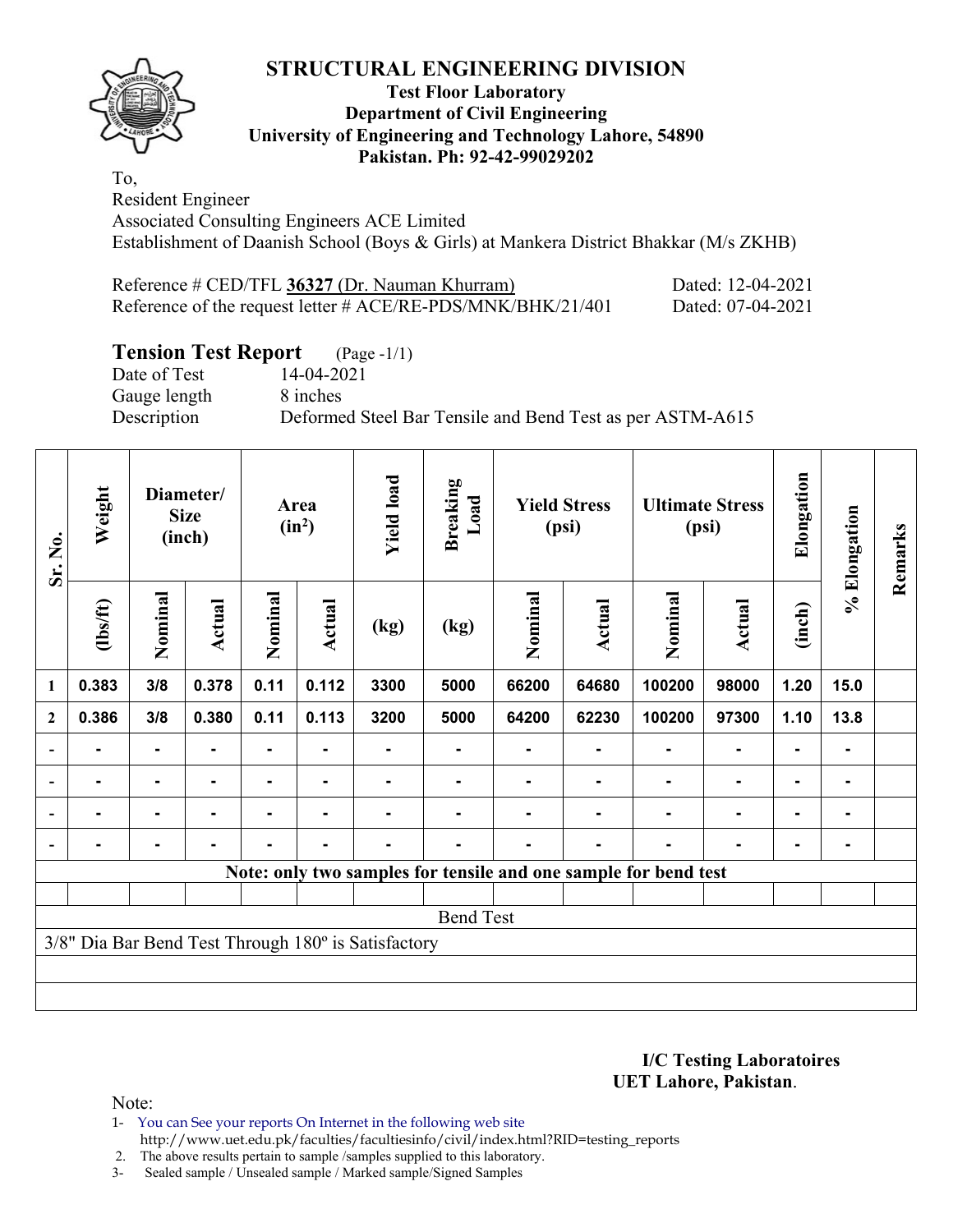

## **STRUCTURAL ENGINEERING DIVISION**

**Test Floor Laboratory Department of Civil Engineering University of Engineering and Technology Lahore, 54890 Pakistan. Ph: 92-42-99029202** 

**Ref: CED/TFL/04/36341 Dated: 14-04-2021 Dated of Test: 14-04-2021** 

**To, Birudo Engineers Lahore** 

## Subject: **- CALIBRATION OF HYDRAULIC JACK (MARK: TFL/04/36341)**

Reference to your Letter No. Nil, Dated: 14/04/2021 on the subject cited above. One Hydraulic Jack with gauge as received by us has been calibrated. The results are tabulated as under:

| <b>Total Range</b>       | Zero - | $100 \ (MPa)$ |
|--------------------------|--------|---------------|
| <b>Calibrated Range:</b> | Zero - | 60 (MPa)      |

| <b>Hydraulic Jack Reading (MPa)</b> | 4 | 10   | 20    | 30    | 40    | 50    | 60    |
|-------------------------------------|---|------|-------|-------|-------|-------|-------|
| Calibrated Load (kg)                |   | 5400 | 14000 | 22100 | 30500 | 38300 | 46500 |
| <b>Calibrated Pressure (MPa)</b>    |   | 7.57 | 19.61 | 30.96 | 42.73 | 53.66 | 65.15 |

The Ram Area of Jack =  $70 \text{ cm}^2$ 

### **Calibration Curve For Jack**



 **UET Lahore, Pakistan**.

Note:

1- You can See your reports On Internet in the following web site http://www.uet.edu.pk/faculties/facultiesinfo/civil/index.html?RID=testing\_reports

3- Sealed sample / Unsealed sample / Marked sample/Signed Samples

 <sup>2.</sup> The above results pertain to sample /samples supplied to this laboratory.